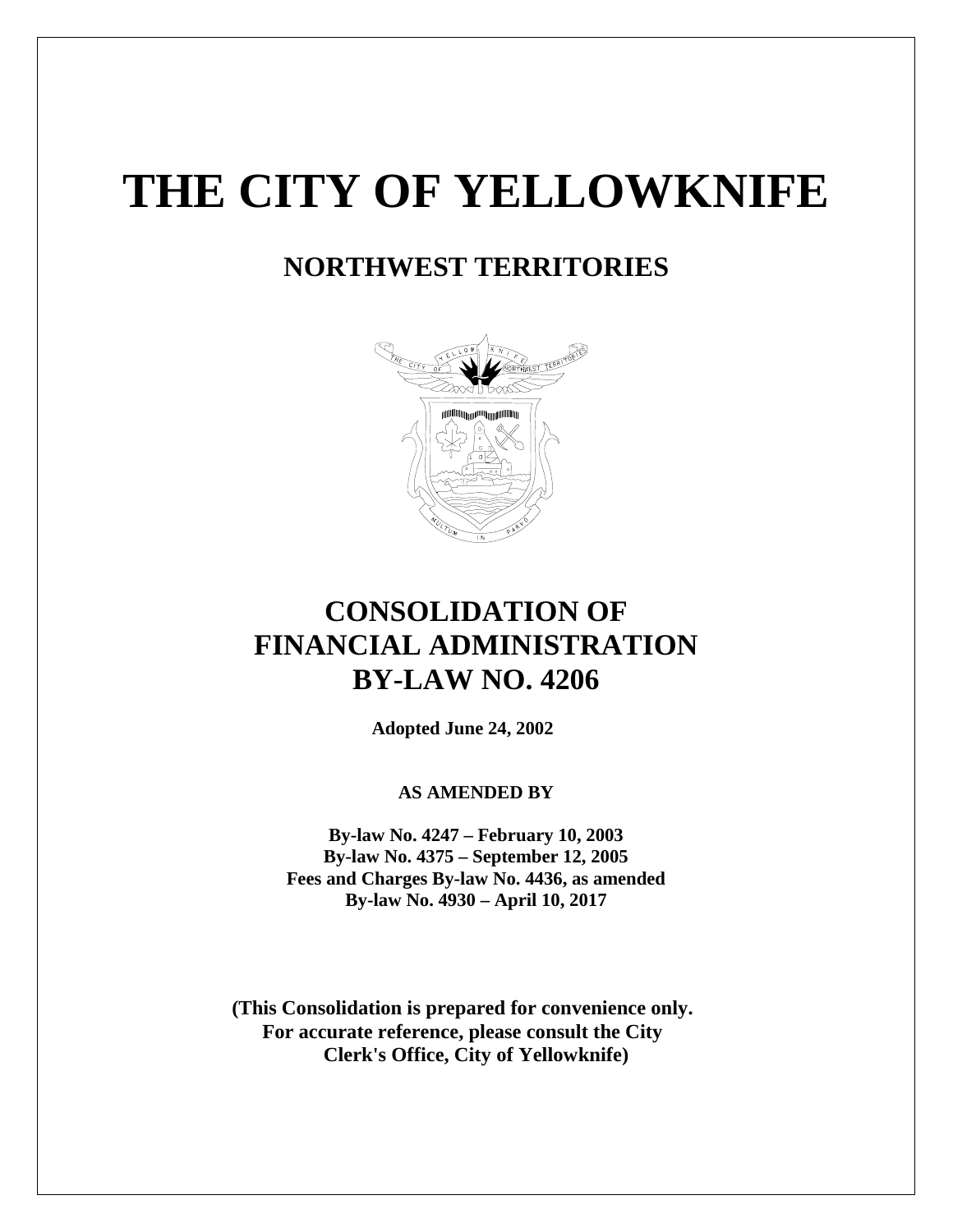**BM 301**

# **CITY OF YELLOWKNIFE BY-LAW NO. 4206**

A BY-LAW of the Municipal Corporation of the City of Yellowknife in the Northwest Territories, to provide for the financial administration of the City of Yellowknife.

PURSUANT TO SECTIONS 135-170 of the *Cities, Towns and Villages Act, R.S.N.W.T. 1988, c. 8* and the *Property Assessment and Taxation Act, R.S.N.W.T. 1988, c. P-10*;

WHEREAS the Council of the Municipal Corporation of the City of Yellowknife deems it desirable to regulate the financial administration of the Municipal Corporation of the City of Yellowknife;

NOW THEREFORE, THE COUNCIL OF THE MUNICIPAL CORPORATION OF THE CITY OF YELLOWKNIFE, HEREBY ENACTS AS FOLLOWS:

# **SHORT TITLE**

1. This by-law may be cited as the "Financial Administration By-law".

## **DEFINITIONS**

2. In this by-law:

- "City" means the Municipal Corporation of the City of Yellowknife in the Northwest Territories established under the *Cities, Towns and Villages Act*;
- "City Administrator" means the Senior Administrative Officer of the City appointed pursuant to the *Cities, Towns andVillages Act* of the Northwest Territories and includes any Person appointed or designated by the City Administrator to act on his or her behalf;
- "Fee" a charge for municipal service or a recovery of costs.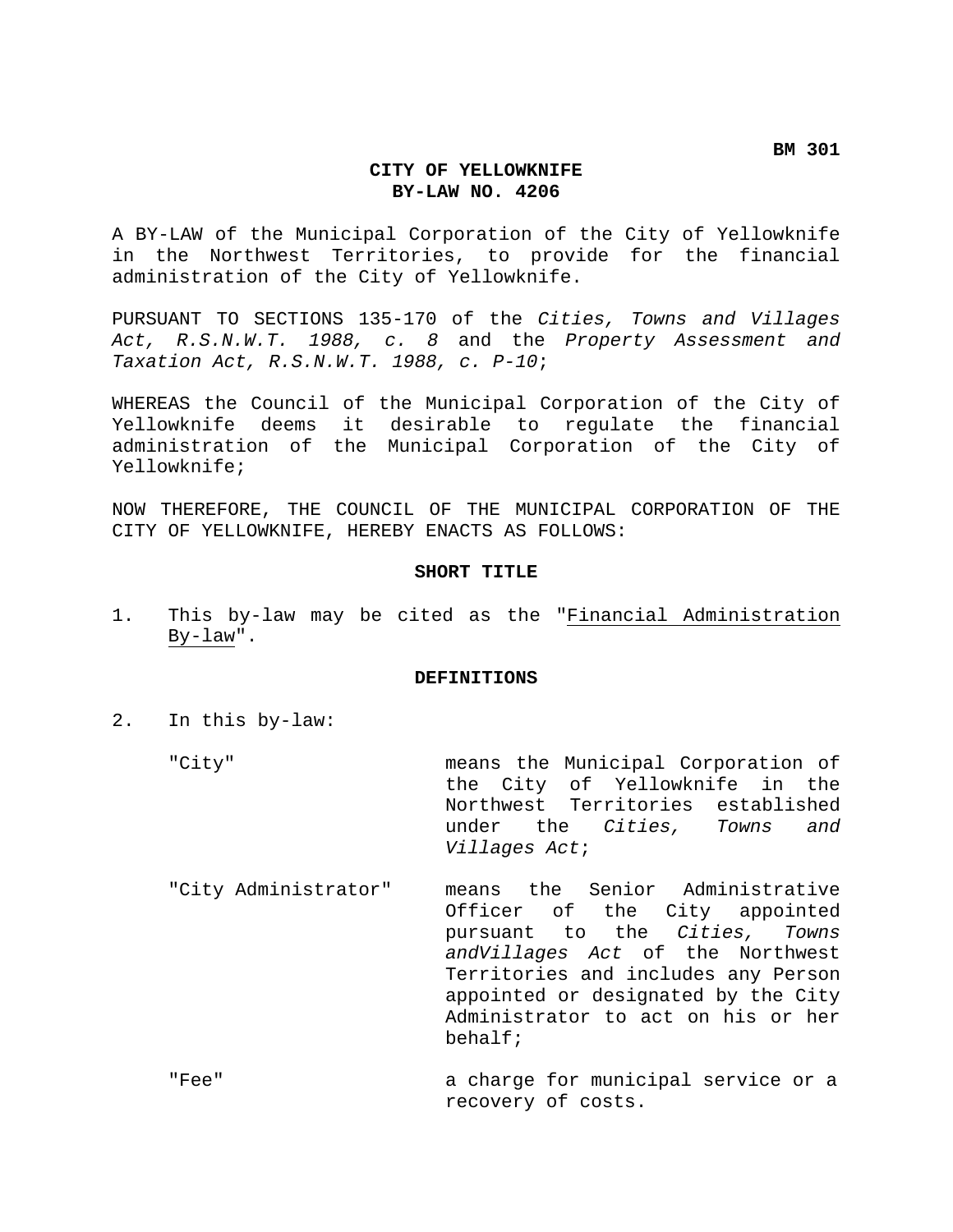3. Except as herein specifically defined and as the context may otherwise require, the words and expressions used in this by-law mean the same as provided by the *Interpretation Act; the Cities Towns and Villages Act;* and the *Property Assessment and Taxation Act*; as the case may be.

#### **APPLICATION**

**Section 4 as amended by By-law No. 4436, as amended**

4. This by-law provides for the comprehensive regulation of financial activities except where specifically prescribed in another by-law, including the Fees and Charges By-law.

# **FUNDS**

- 5. The City shall maintain a General Fund. The fund shall account for the financial activities not accounted for in other funds.
- 6. The City shall maintain a Land Development Fund to account for the financial activities involving all aspects acquiring, developing and disposing of municipal lands including the following:
	- A) the preparation of secondary development plans and detailed urban designs for development areas;
	- B) property appraisal, legal survey and mapping work related to lands for disposal;
	- C) engineering and constructing infrastructure required in the development area; and
	- D) recovering, through sale of public lands, all direct, indirect and associated costs related to municipal lands in accordance with the Land Administration Bylaw.

Utility infrastructure installed on public rights-of-way in new subdivisions/development areas become the responsibility of the Water and Sewer Fund upon final acceptance by the City. Until that time, it is the responsibility of the Land Development Fund;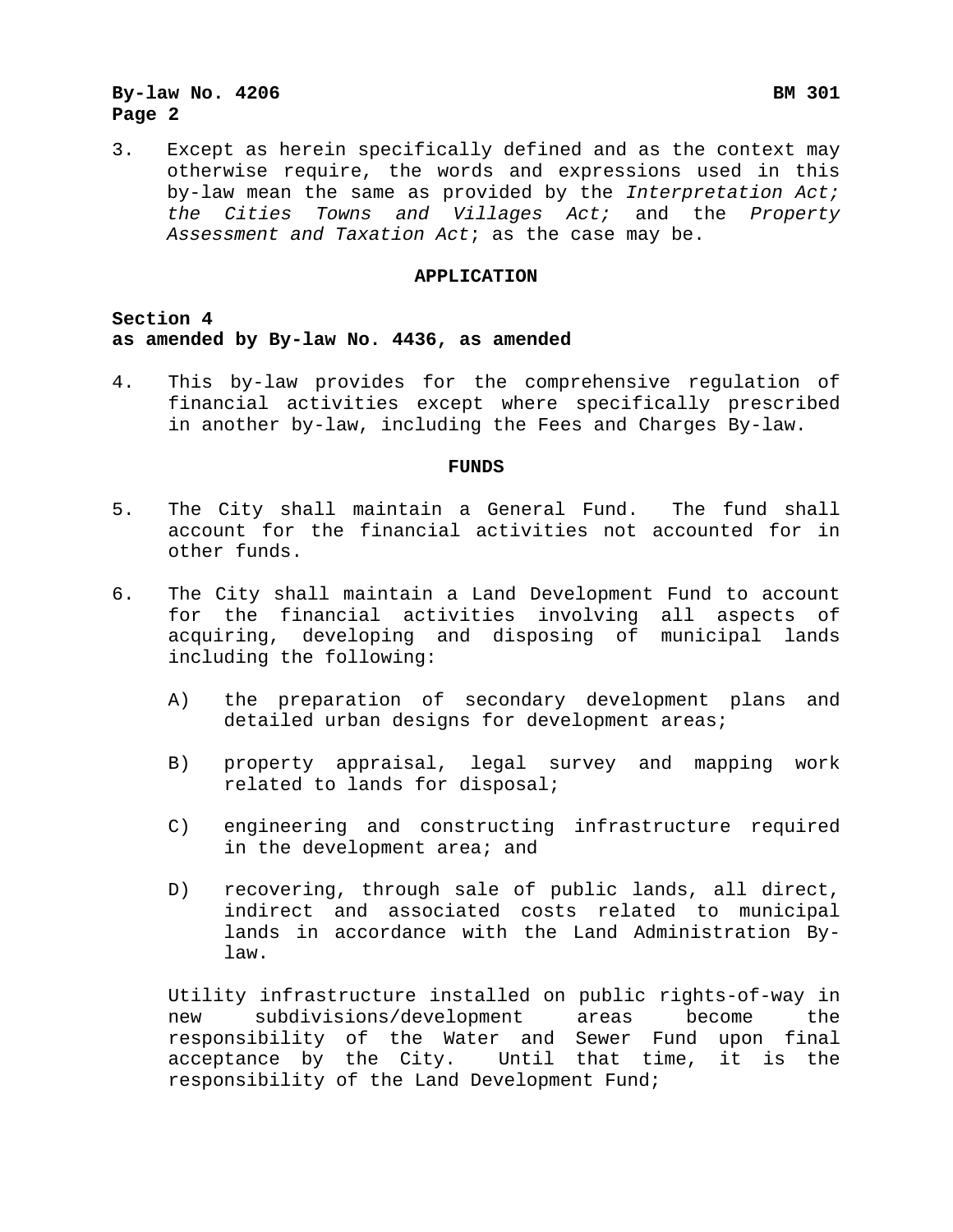- 7. The City shall maintain a Solid Waste Management Fund to account for the financial activities related to solid waste<br>operations. Solid waste operations include garbage Solid waste operations include garbage collection, landfill operation, baling facility operation and maintenance, as well as waste reduction programs including recycling, sorting and shipping.
- 8. The City shall maintain a Water & Sewer Fund to account for the financial activities related to the water & sewer operation. Water & sewer operations include all aspects of<br>establishing, operating and maintaining buildings, establishing, equipment and work related to the supply and process of potable water; distribution of potable water and the collection, treatment and disposal of sewage.

# **Sections 9 and 10 added as amended by By-law No. 4247 Feb 10/03 and subsections renumbered accordingly**

- 9. The City shall maintain a Service Connection Failure Assistance Fund to provide for the repair and maintenance of the water supply and sewage lines from the City mains to<br>the customer's building, and provide assistance to customer's building, and provide assistance customers.
- 10. The City shall maintain a Samuel Colley Donation Reserve to provide for the Yellowknife Public Library.
- 11. The City shall maintain a Capital Fund to account for all of the financial activities related to capital assets not accounted for in the Land Development Fund.
- 12. The City shall maintain a Reserve Fund to account for the financial activities of reserves. All financial activity shall be approved by Council resolution.
- 13. The City shall maintain the following Reserves:
	- A) Information Technology Reserve to replace existing computer equipment and software.
	- B) Major Community Facility Reserve to build community facilities.
	- C) Mobile Equipment Replacement Reserve to replace existing vehicles and heavy equipment.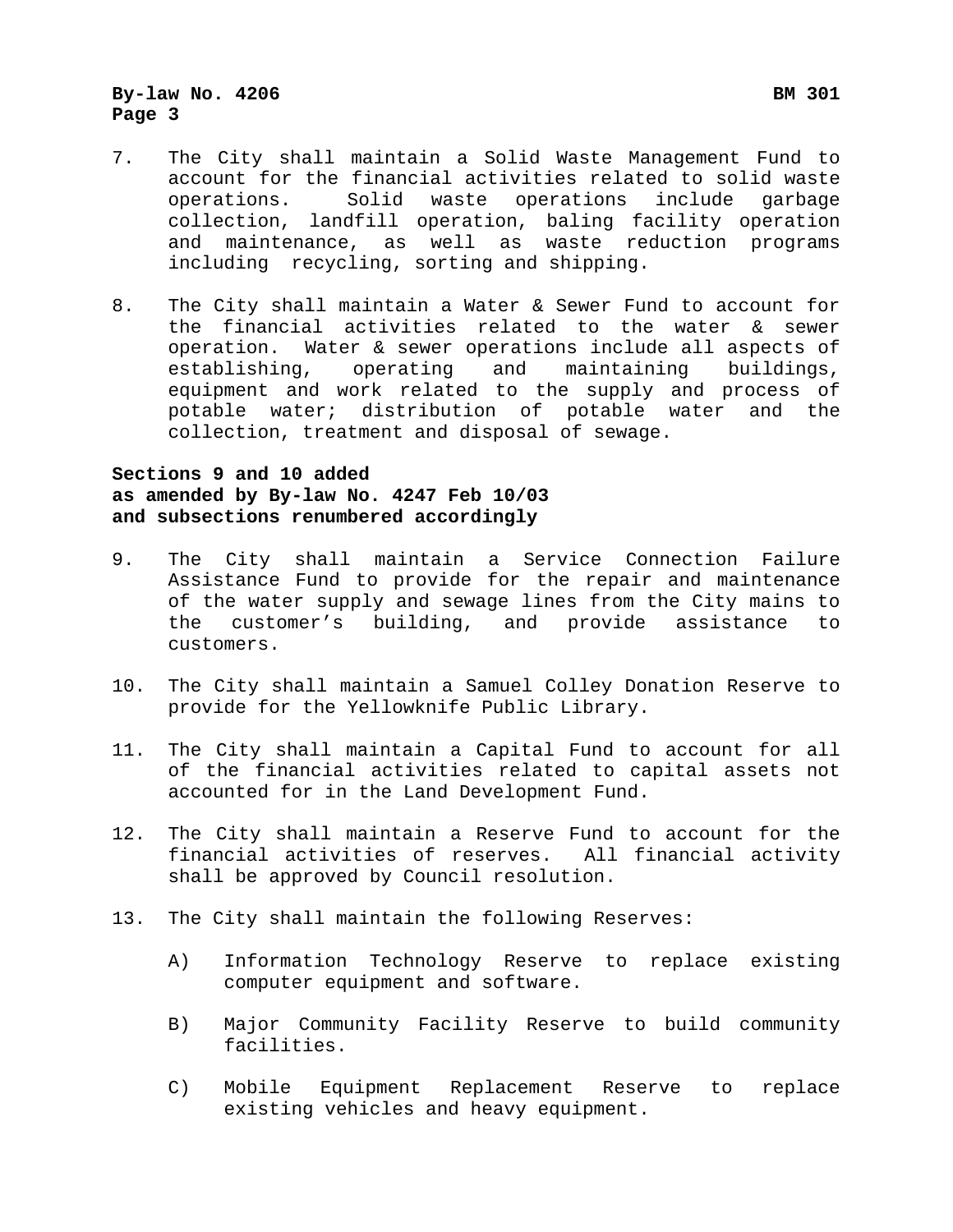- D) Waterfront Development Reserve to develop the City's waterfront areas.
- E) Downtown Improvement Reserve to improve the downtown.
- F) Heritage Reserve to develop and maintain heritage sites.

# **Subsection G) as amended by By-law No. 4375 Sep 12/05**

G) Twin Pine Hill Trail Reserve to develop the Twin Pine Hill Trail System.

# **Subsection H)**

#### **as amended by By-law No. 4930 Apr 10/17**

- H) Community Grant Reserve" to maintain unallocated and / or unspent grant funds for future years.
- 14. The Land Development Fund, the Solid Waste Management Fund and the Water & Sewer Fund shall record administration fees as transfers to the General Fund. The administration fees shall be established by Council resolution, normally as part of the budget.

# **CUSTOMER INFORMATION**

15. The City Administrator may establish policies for recording customer information with due regard to privacy.

# **Section 16, 17, 18 and 19 deleted by By-law No. 4436, as amended**

# **CUSTOMER PAYMENT**

- 20. Bills for all taxes, charges, fees and interest are payable on the due date appearing on the bill. Due dates shall be set by the City and clearly marked on bills.
- 21. Liability to pay bills shall not be affected by any defect in the form of bill or non-receipt of a bill.
- 22. The City Administrator may prescribe terms and conditions for billing customers.
- 23. The City may reject customer payments if: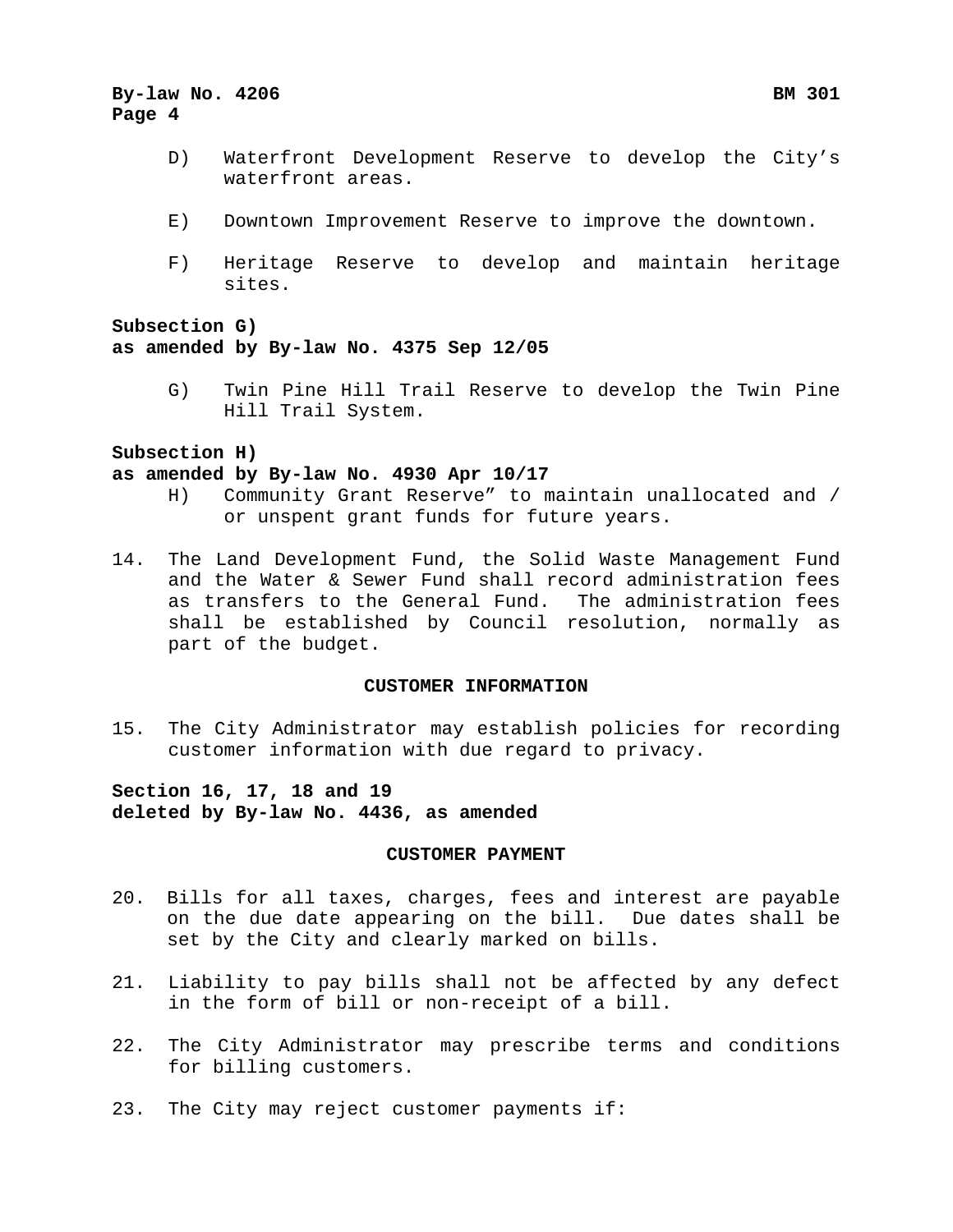- A) the payment is made by cheque and the City Administrator believes that there is higher than normal risk that the cheque will be returned by the bank; or
- B) the payment is made by a large number of coins or bills that do not constitute legal tender under the *Currency Act.*

# **PAYMENT PLANS**

- 24. The City may offer an Interest Free Tax Payment Plan that provides for the payment of taxes in monthly instalments. Tax accounts that include any overdue amount do not qualify for this payment plan. Interest shall not be charged.
- 25. The City may offer a Tax Arrears Payment Plan that provides the payment plan required by the *Property Assessment and*  Taxation Act. Payments shall be in equal instalments with a maximum term of 60 months.

Notwithstanding the above, a Tax Arrears Payment Plan accepted before September 1, 2002 shall have payments in equal monthly instalments with a maximum term of 120 months and interest at 1% per month.

26. The City may offer a Water Connection Payment Plan that provides for the payment of charges levied in accordance with the Water and Sewer Services By-law 3529 Section (802(2)(c)).

Payments shall be in equal monthly instalments of principal and interest with a maximum term of 60 months. The interest rate shall be the prime rate of interest charged by the City's bank at the beginning of the payment plan. Payment terms shall be established in a written agreement between the customer, the owner and the City, which may provide for a charge against the land in favour of the City as security for payment of future instalments.

27. The City may offer a Land Sale Payment Plan that provides for the payment of the land purchases.

Payments shall be a down payment of at least 10% of the purchase price and with the balance paid in full no later than 12 months after the start of the agreement.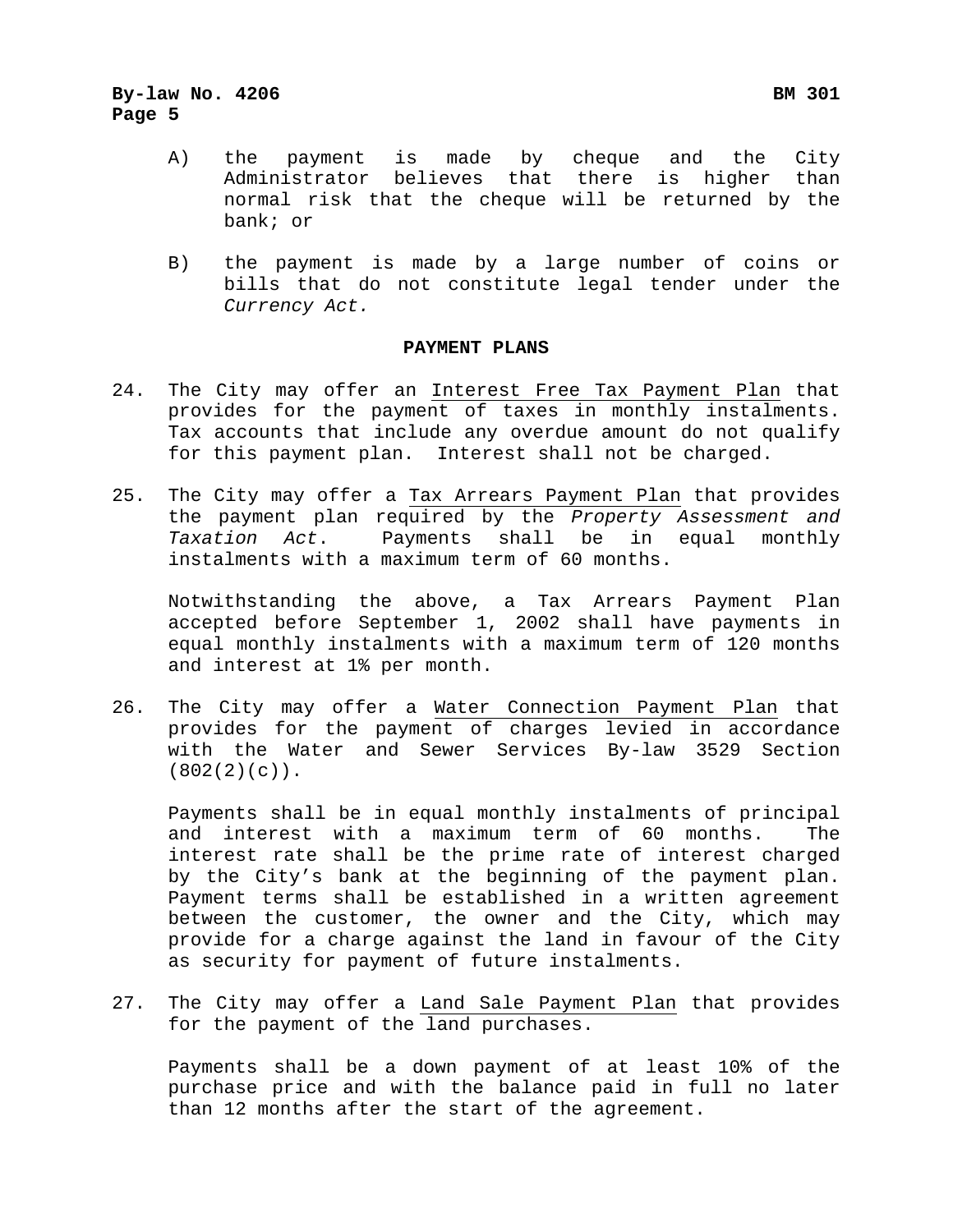28. The City Administrator may prescribe terms and conditions for payment plans.

#### **INTEREST**

# **Section 29 amended by By-law No. 4436, as amended**

29. Unless otherwise prescribed by a payment plan, tax shall be charged interest at 1.8% calculated on the unpaid balance on the first day of default and on the unpaid balance of the account on the first day of each calendar month thereafter until sums due have been paid.

**Section 30 deleted by By-law No. 4436, as amended**

#### **ADVANCES**

31. The City may advance money to the Mayor, Councillors and employees for education and travel costs. No later than 14 days after the completion of the education or travel, the person who received the advance shall submit a written accounting of the money and return the unused money, if any.

#### **DEPOSITS**

32. The City may require a deposit if the City Administrator believes that it is necessary to ensure payment or compliance with an agreement or other requirement of the City.

#### **COLLECTION**

**Section 33 deleted by By-law No. 4436, as amended**

34. The City Administrator is appointed the Collecting Authority in accordance with the *Property Assessment and Taxation Act*.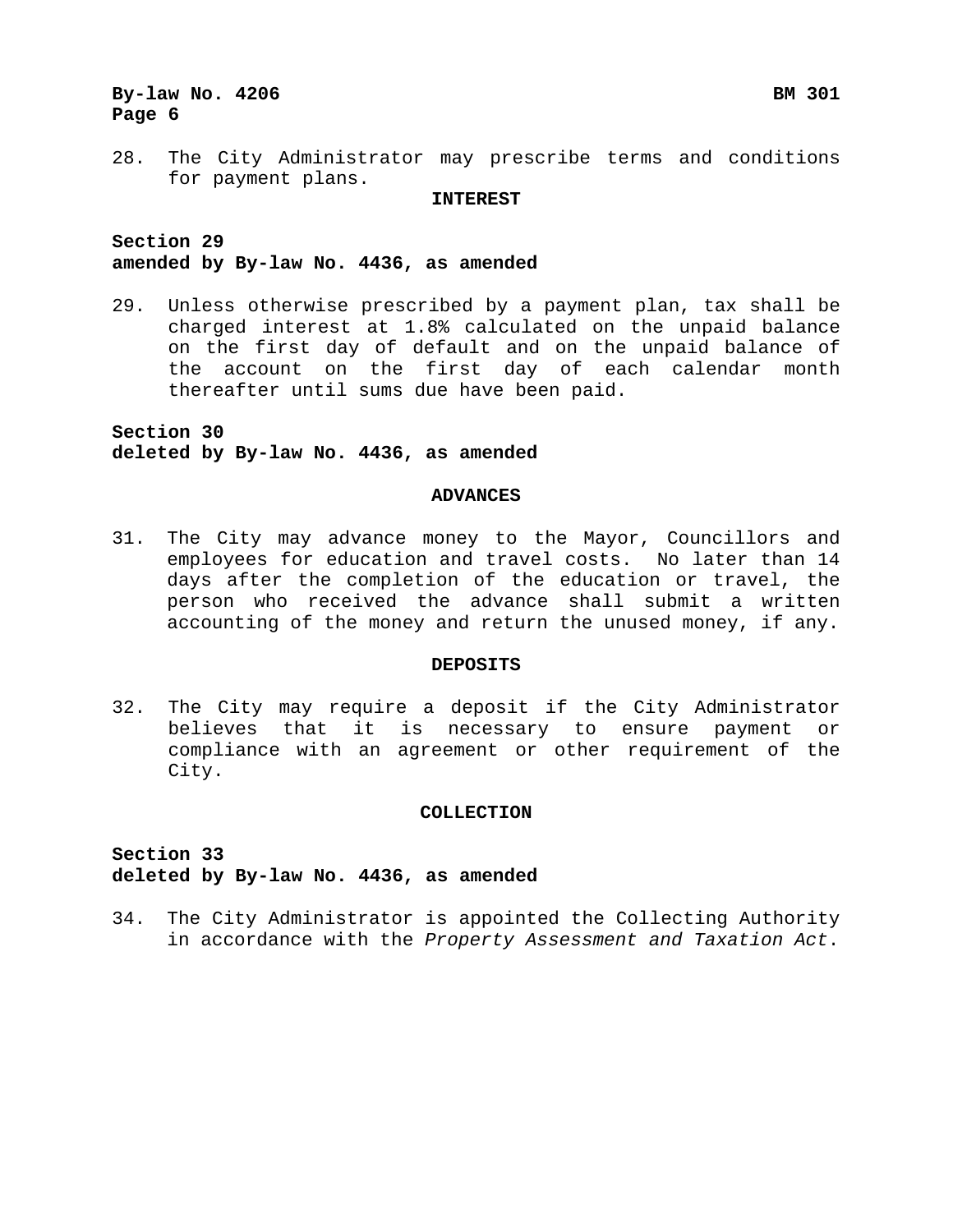**Section 35 deleted by By-law No. 4436, as amended**

#### **DISBURSEMENTS**

- 36. Cheques and electronic funds transfers must be authorized by both:
	- A) the Mayor or a Councillor; and
	- B) the City Administrator.
- 37. The City may maintain petty cash and cash floats not exceeding \$5,000.
- 38. The signatures of the Mayor and City Administrator may be mechanically reproduced for cheque preparation purposes.

#### **AMENDMENTS**

39. By-law No. 3529, the Water & Sewer Services By-law, is hereby amended by deleting Sections 804, 805, 807 and 901.

## **REPEALS**

- 40. The following by-laws are hereby repealed:
	- A) By-law No. 3238, A By-law to Appoint the Senior Administrative Officer the Municipal Collector of Taxes.
	- B) By-law No. 3870, The Pre-Authorized Tax Payment Plan By-law;
	- C) By-law No. 3956, A By-law to Set Board of Revision Fees;
	- D) By-law No. 4091, By-law to Charge a Fee for the Preparation of Tax Certificates; and
	- E) By-law No. 4105, The Reproduction of Signatures Bylaw.